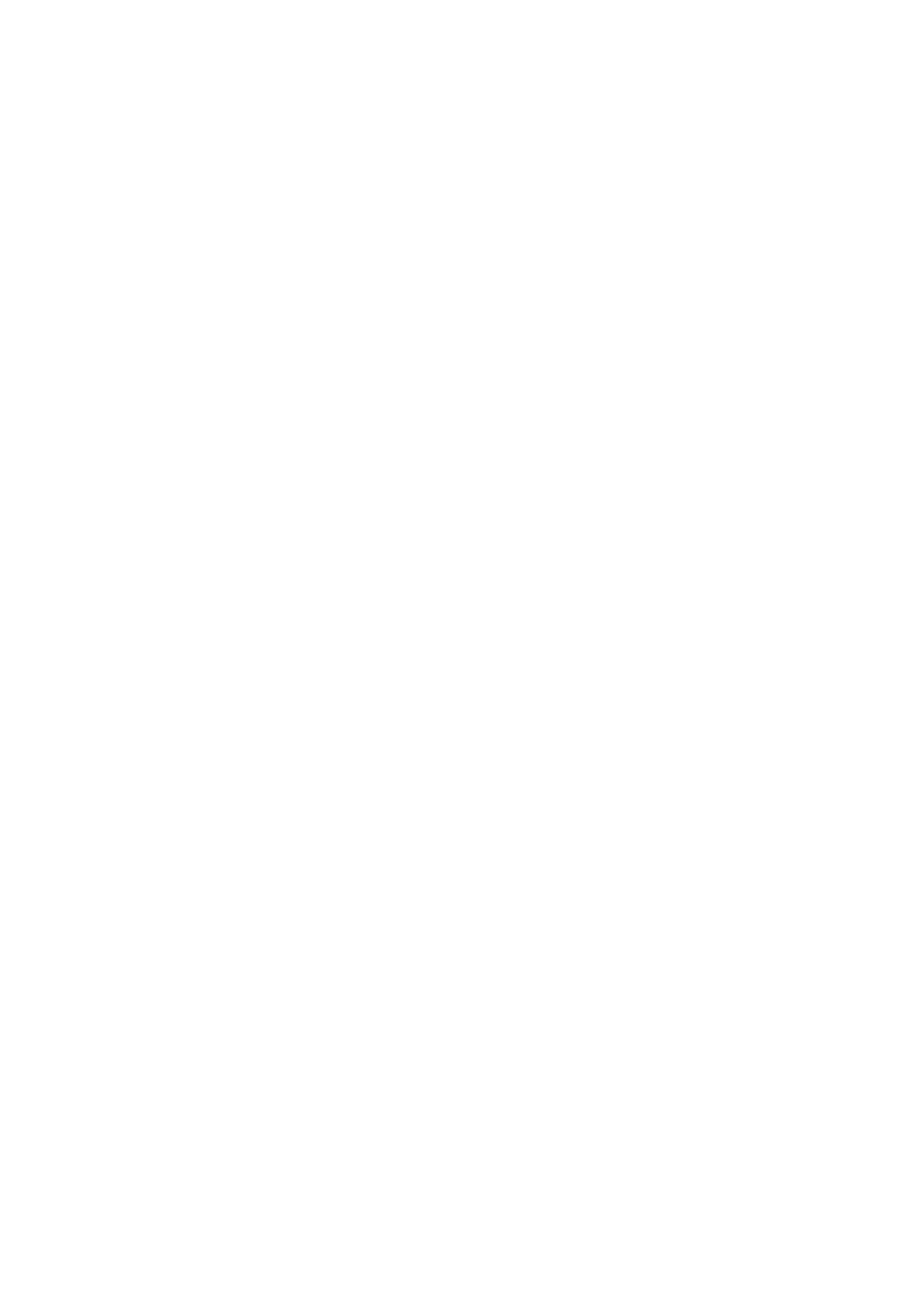*I certify that this public bill, which originated in the Legislative Assembly, has finally passed the Legislative Council and the Legislative Assembly of New South Wales.*

> *Clerk of the Legislative Assembly. Legislative Assembly, Sydney, , 2010*



New South Wales

## **Parliamentary Electorates and Elections Further Amendment Bill 2010**

Act No , 2010

An Act to amend the *Parliamentary Electorates and Elections Act 1912* to make provision for technology assisted voting for persons with impaired vision or with certain other disabilities and for persons unable to vote by reason of location, to make further provision regarding the conduct of elections; and for other purposes.

*I have examined this bill and find it to correspond in all respects with the bill as finally passed by both Houses.*

*Assistant Speaker of the Legislative Assembly.*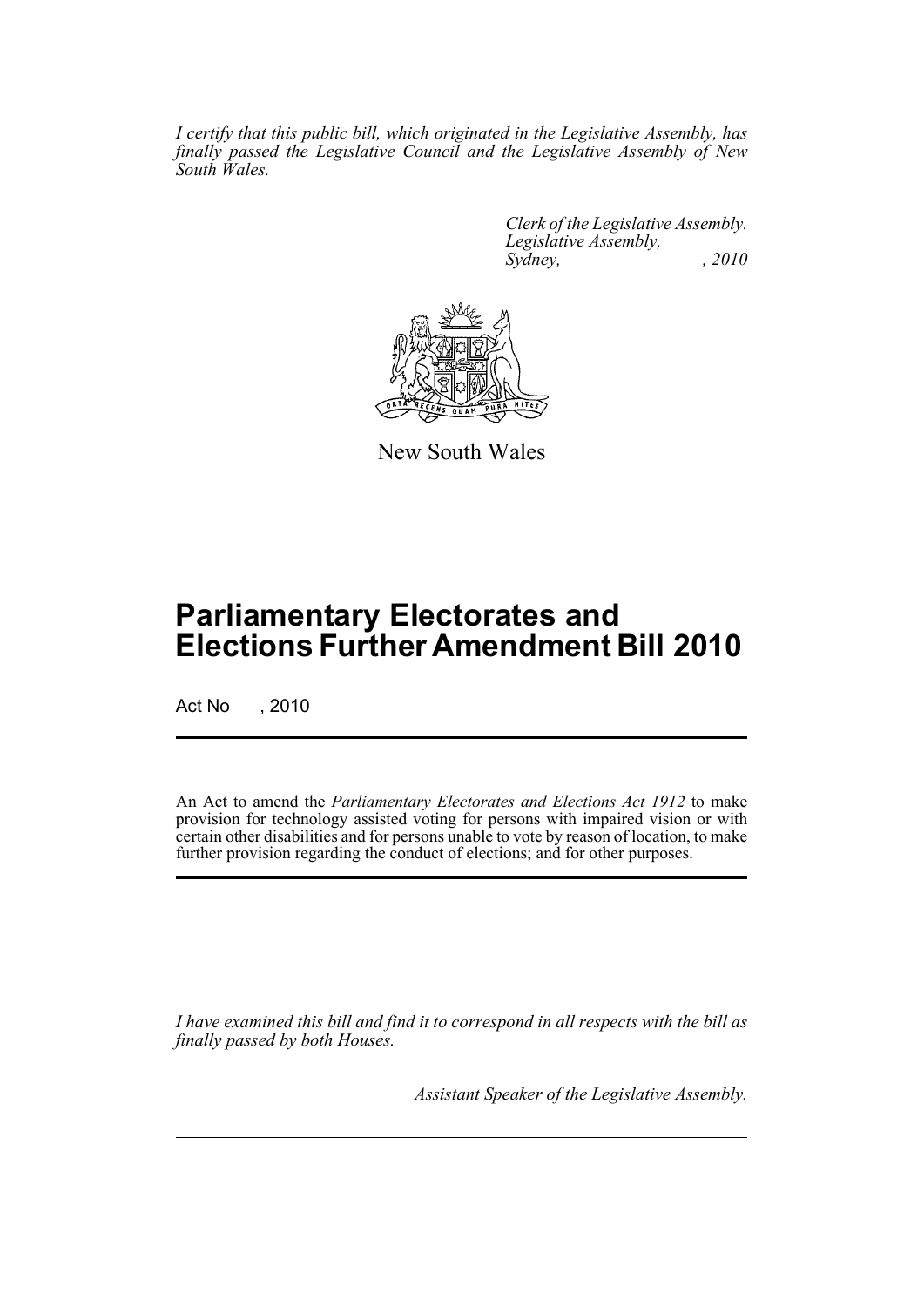## <span id="page-3-0"></span>**The Legislature of New South Wales enacts:**

## **1 Name of Act**

This Act is the *Parliamentary Electorates and Elections Further Amendment Act 2010*.

## <span id="page-3-1"></span>**2 Commencement**

This Act commences on the date of assent to this Act.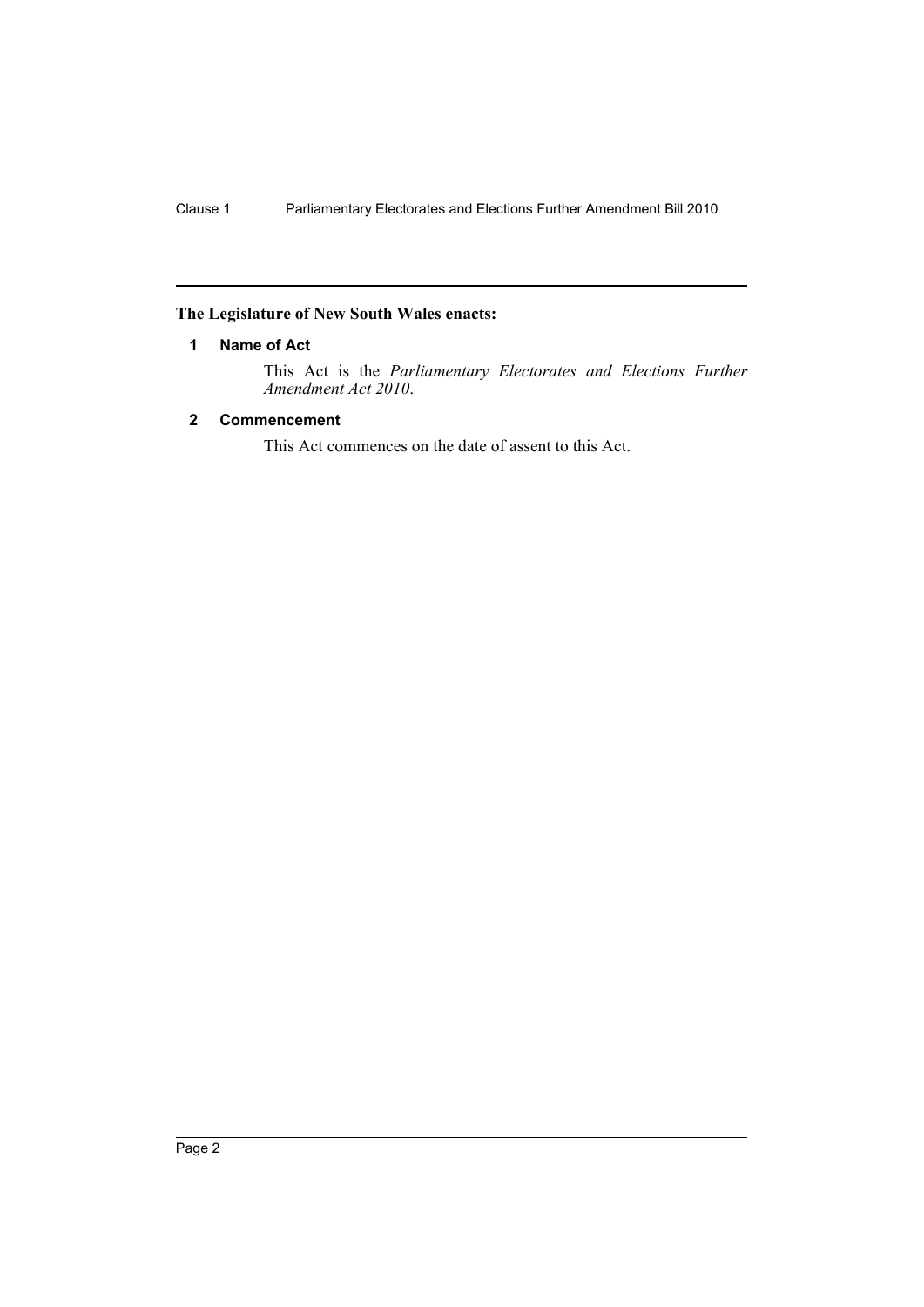Amendment of Parliamentary Electorates and Elections Act 1912 No 41 relating to technology assisted voting Schedule 1

## <span id="page-4-0"></span>**Schedule 1 Amendment of Parliamentary Electorates and Elections Act 1912 No 41 relating to technology assisted voting**

#### **Part 5, Division 12A**

Insert after Division 12 of Part 5:

## **Division 12A Technology assisted voting**

#### **120AA Definitions**

In this Division:

*approved procedures* means the procedures approved under section 120AC.

*eligible elector*—see section 120AB.

*technology assisted voting* means a method of voting where an eligible elector votes by means of a networked electronic device, such as by a telephone or by a computer linked to the internet.

#### **120AB Meaning of "eligible elector"**

- (1) For the purposes of this Division, an *eligible elector* means an elector who meets any of the following eligibility requirements for technology assisted voting (and any additional requirements imposed on those eligibility requirements under subsection (2)):
	- (a) the elector's vision is so impaired, or the elector is otherwise so physically incapacitated or so illiterate, that he or she is unable to vote without assistance,
	- (b) the elector has a disability (within the meaning of the *Anti-Discrimination Act 1977*) and because of that disability he or she has difficulty voting at a polling place or is unable to vote without assistance,
	- (c) the elector's real place of living is not within 20 kilometres, by the nearest practicable route, of a polling place,
	- (d) the elector will not throughout the hours of polling on polling day be within New South Wales.
- (2) The Electoral Commissioner may, by order published on the NSW legislation website, impose additional requirements on any of the eligibility requirements for technology assisted voting.
- (3) The regulations can limit the classes of electors who may be eligible for technology assisted voting.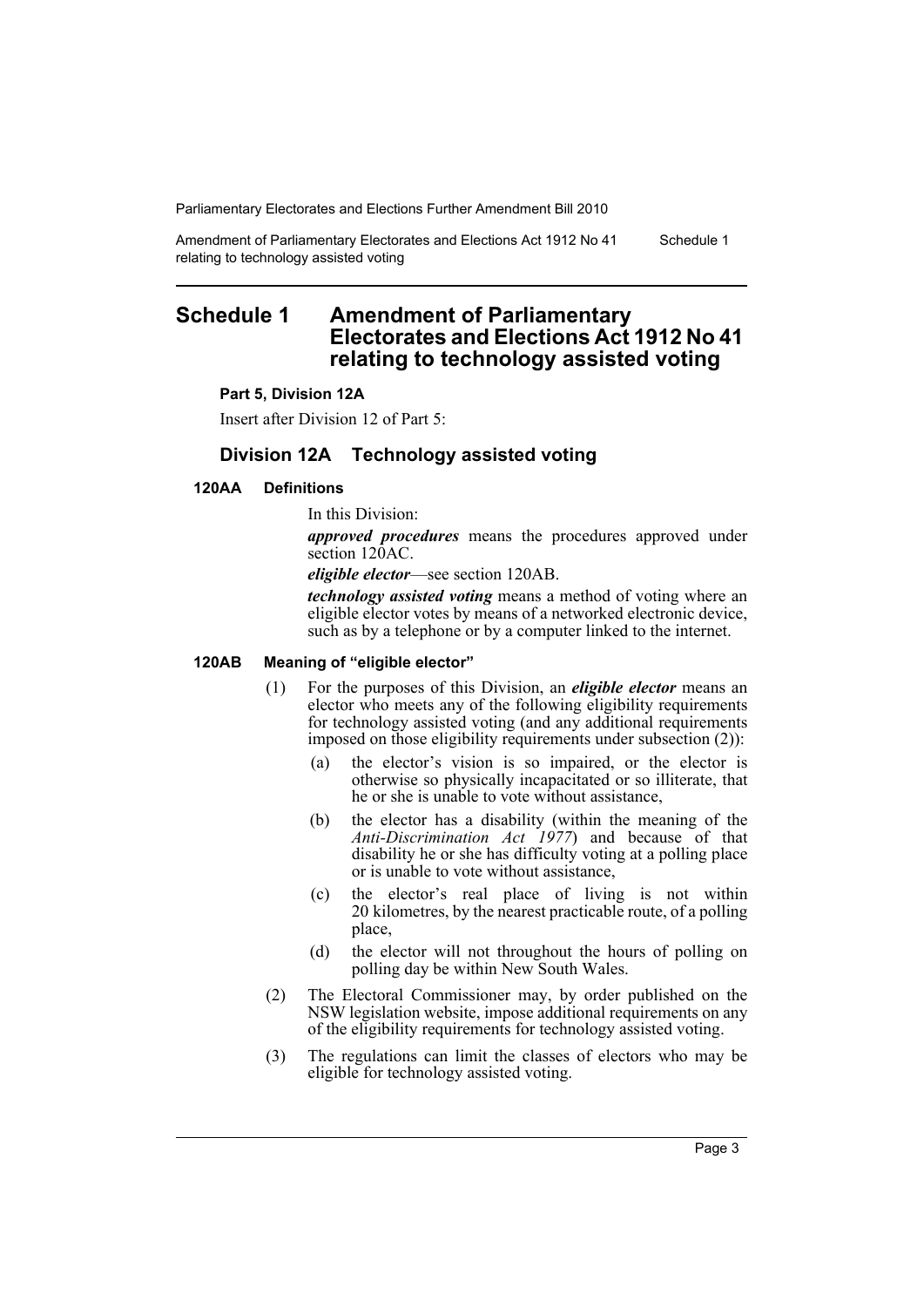Schedule 1 Amendment of Parliamentary Electorates and Elections Act 1912 No 41 relating to technology assisted voting

#### **120AC Electoral Commissioner to approve procedures for technology assisted voting**

- (1) The Electoral Commissioner may approve procedures to facilitate voting by eligible electors at an election by means of technology assisted voting.
- (2) The approved procedures must provide:
	- (a) for an eligible elector to register before voting by means of technology assisted voting, and
	- (b) for the making of a record of each eligible elector who has voted by means of technology assisted voting, and
	- (c) for the authentication of the eligible elector's vote, and
	- (d) for the secrecy of the eligible elector's vote, and
	- (e) that any vote cast in accordance with the approved procedures be securely transmitted to the Electoral Commissioner and securely stored by the Electoral Commissioner until printed, and
	- (f) for the production of a printed ballot paper at the close of the poll, for the purposes of the scrutiny, for each vote transmitted to the Electoral Commissioner showing the vote cast by the eligible elector, and
	- (g) for the bundling of those ballot papers according to the electoral district of the eligible elector (separating Assembly and Council ballot papers into different bundles), the sealing of the bundled ballot papers in packages and the distribution of:
		- (i) the sealed packages of Assembly ballot papers to the relevant returning officers for each of those districts, and
		- (ii) the sealed packages of Council ballot papers to the Electoral Commissioner.
- (3) A printed ballot paper produced in accordance with the approved procedures does not need to be in or to the effect of the form prescribed in Schedule 4 or 4A (as the case requires), or be of the same size or format as the ballot papers printed in accordance with section 83 or 83B, so long as the vote cast by the eligible elector can be accurately determined.
- (4) The Electoral Commissioner may approve procedures under this section only if the Electoral Commissioner is satisfied that a class of electors, who in other circumstances would be unable to vote or would have difficulty voting, would benefit from the approval of the procedures.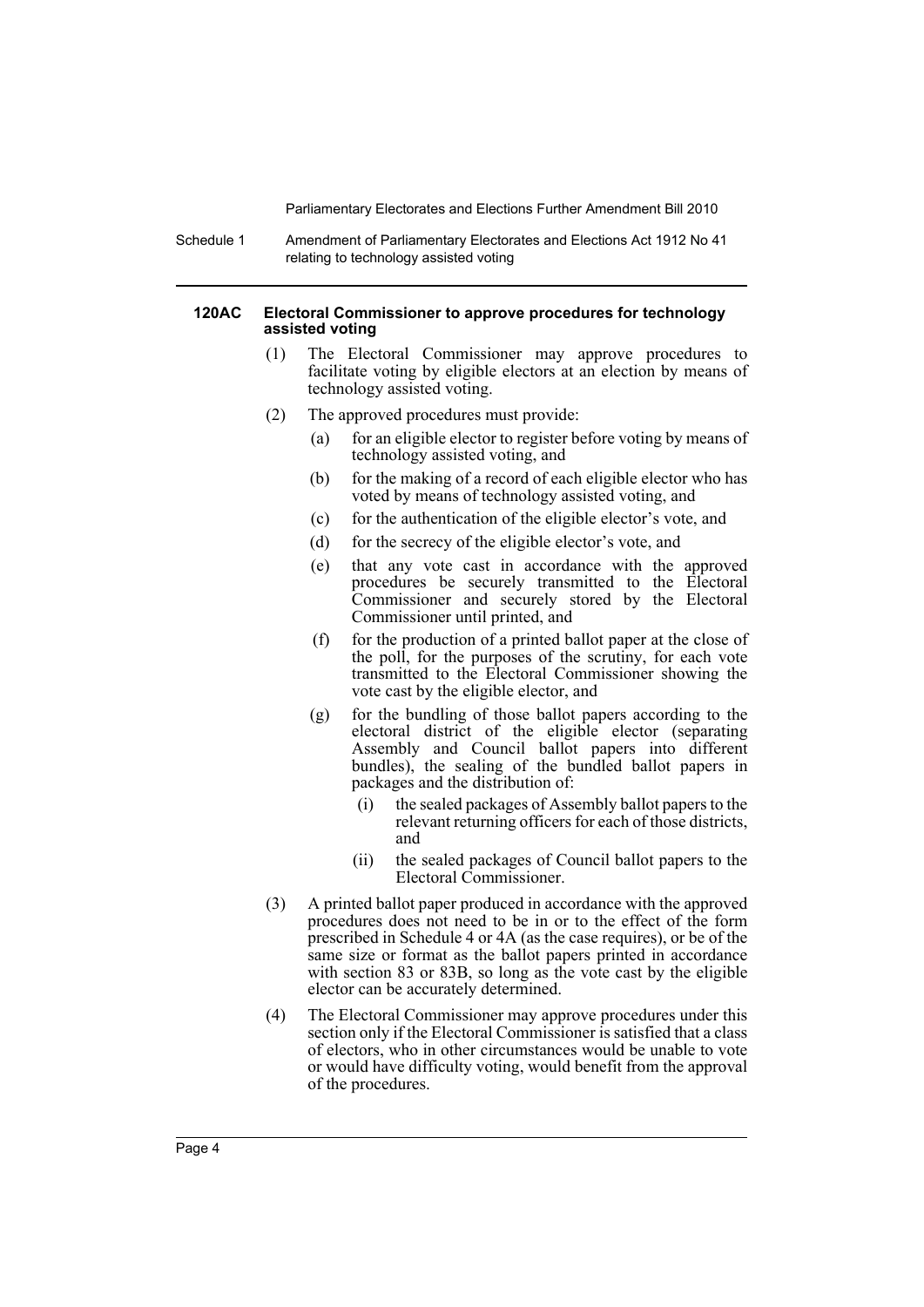Amendment of Parliamentary Electorates and Elections Act 1912 No 41 relating to technology assisted voting Schedule 1

- (5) The only limit on the power of the Electoral Commissioner to approve procedures under this section is that the pre-condition for approval set out in subsection (4) is met.
- (6) The approval of procedures under this section cannot be challenged, reviewed or called into question in proceedings before any court or tribunal except on the grounds that the approval exceeds the jurisdictional limit specified by subsection (5) for the approval of such procedures.

#### **120AD Independent auditing of technology assisted voting**

- (1) The Electoral Commissioner is to engage an independent person (the *independent auditor*) to conduct audits of the information technology used under the approved procedures.
- (2) Audits under this section are to be conducted and the results of those audits are to be provided to the Electoral Commissioner:
	- (a) at least 7 days before voting commences in each Assembly general election at which technology assisted voting is to be available, and
	- (b) within 60 days after the return of the writs for each Assembly general election at which technology assisted voting was available.
- (3) Without limiting the content of the audit, the independent auditor is to determine whether test votes cast in accordance with the approved procedures were accurately reflected in the corresponding test ballot papers produced under those procedures.
- (4) The independent auditor may make recommendations to the Electoral Commissioner to reduce or eliminate any risks that could affect the security, accuracy or secrecy of voting in accordance with the approved procedures.

#### **120AE Scrutineers**

A candidate may appoint a scrutineer to observe:

- (a) any production of the printed ballot papers and bundling and sealing of those ballot papers in accordance with the approved procedures, and
- (b) any other element of the technology assisted voting process that is approved by the Electoral Commissioner for the purposes of this section.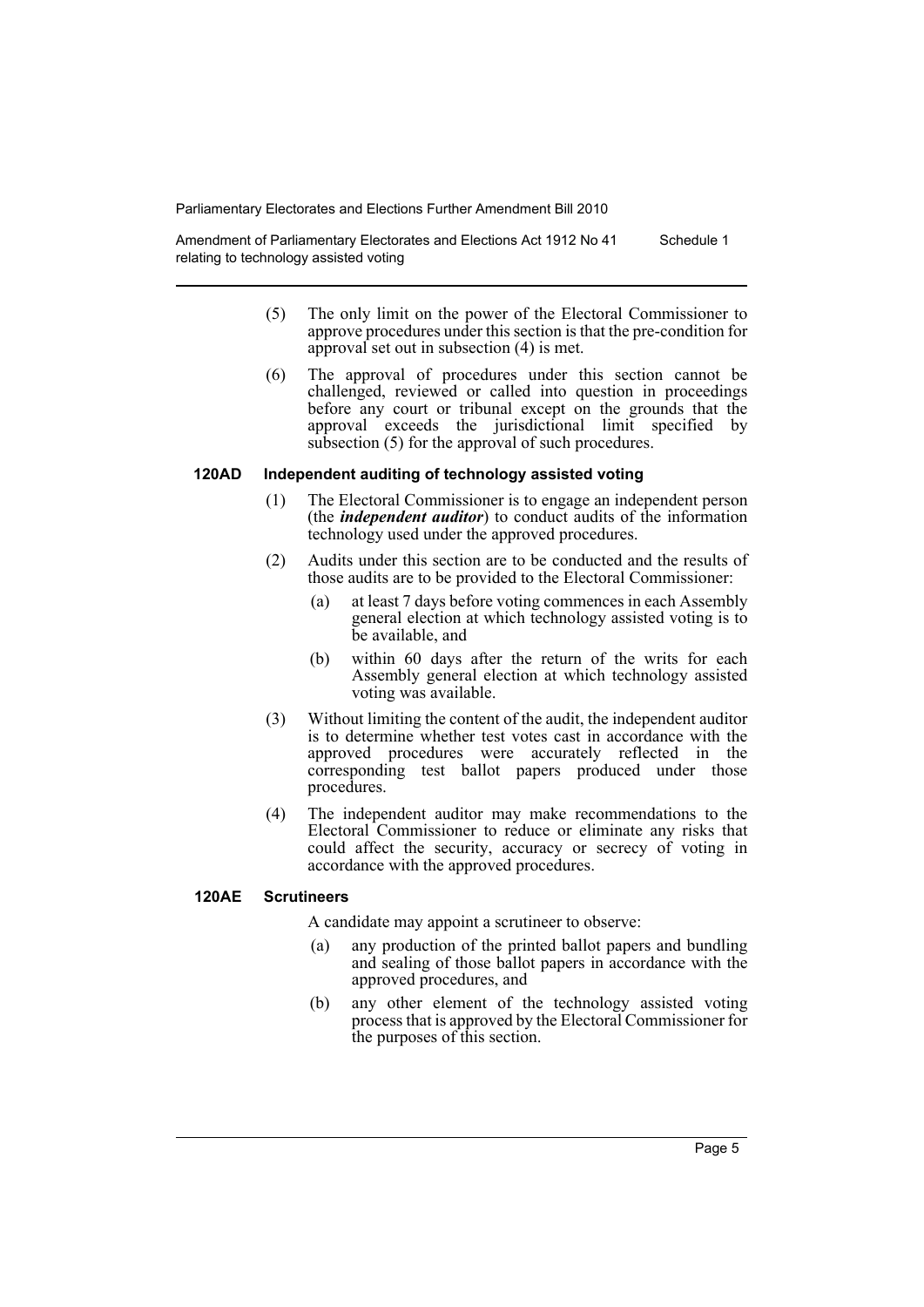Schedule 1 Amendment of Parliamentary Electorates and Elections Act 1912 No 41 relating to technology assisted voting

#### **120AF Technology assisted votes to be counted with postal votes**

Any vote cast by an eligible elector and transmitted to the Electoral Commissioner in accordance with the approved procedures is to be counted with the postal votes for that election.

#### **120AG Secrecy relating to technology assisted voting**

(1) Any person who becomes aware of how an eligible elector, voting in accordance with the approved procedures, voted is not to disclose that information to any other person except in accordance with the approved procedures.

Maximum penalty: 5 penalty units, or imprisonment for a term not exceeding 6 months, or both.

(2) A person must not disclose to any other person any source code or other computer software that relates to technology assisted voting under the approved procedures, except in accordance with the approved procedures or in accordance with any arrangement entered into by the person with the Electoral Commissioner.

Maximum penalty: 5 penalty units, or imprisonment for a term not exceeding 6 months, or both.

#### **120AH False and misleading statements**

A person who makes any statement (whether orally, in writing or by means of electronic communication) that the person knows to be false or misleading in a material particular for the purposes of or in connection with either of the following is guilty of an offence:

- (a) making an application for registration for technology assisted voting,
- (b) casting a vote by means of technology assisted voting.

Maximum penalty: 100 penalty units, or imprisonment for a term not exceeding 2 years, or both.

#### **120AI Protection of computer hardware and software**

A person must not, without reasonable excuse, destroy or interfere with any computer program, data file or electronic device used, or intended to be used, by the Electoral Commissioner for or in connection with technology assisted voting.

Maximum penalty: 100 penalty units, or imprisonment for a term not exceeding 3 years, or both.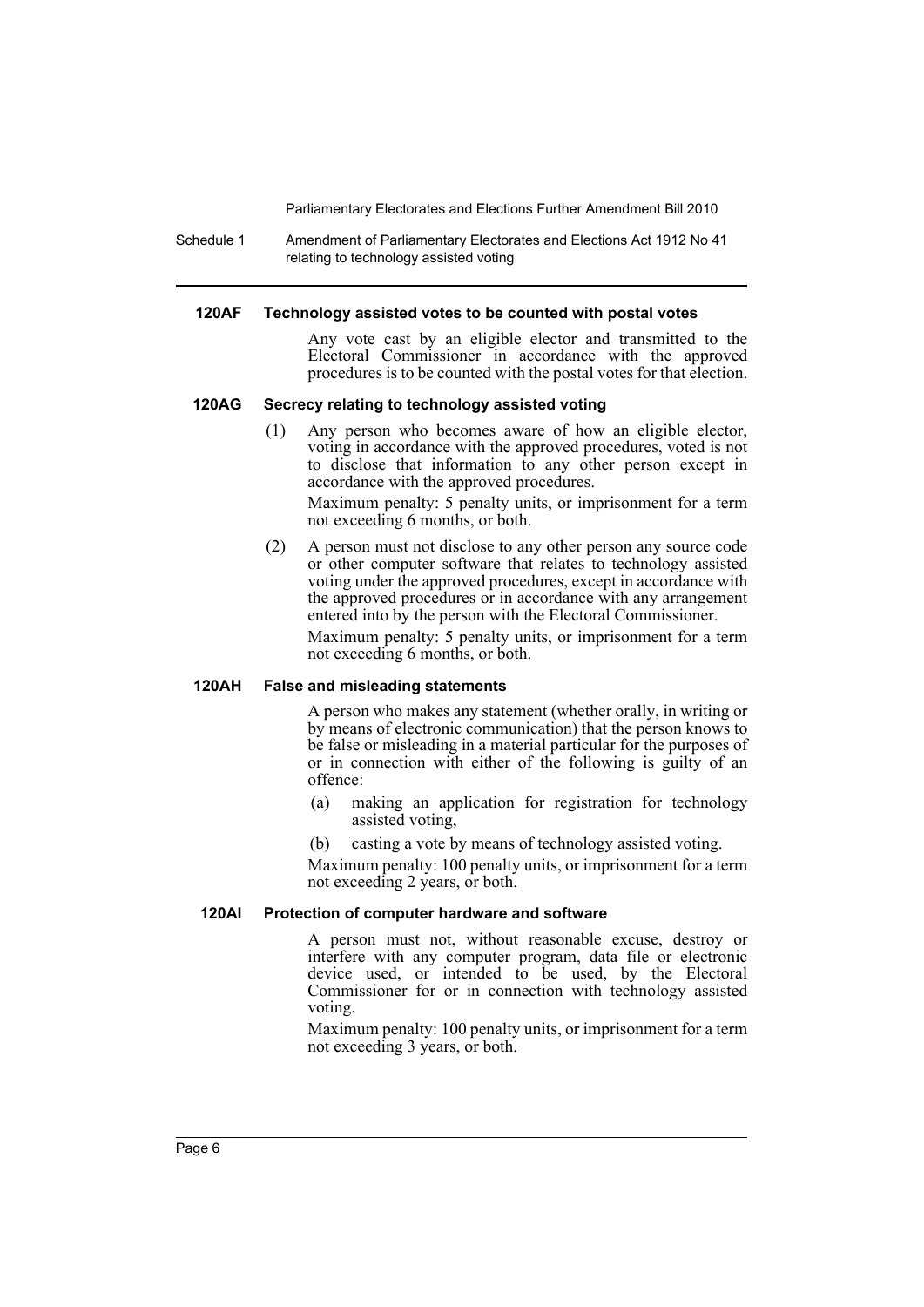Amendment of Parliamentary Electorates and Elections Act 1912 No 41 relating to technology assisted voting Schedule 1

#### **120AJ Approvals to be published on the internet**

An approval by the Electoral Commissioner for the purposes of this Division must be:

- (a) in writing, and
- (b) published on the Commission's internet website.

#### **120AK Regulations relating to technology assisted voting**

- (1) The regulations may make provision for or with respect to voting by eligible electors by means of technology assisted voting.
- (2) Without limiting subsection (1), the regulations may make provision for or with respect to the following:
	- (a) the technology assisted voting method or methods that may be authorised under approved procedures,
	- (b) the period during which voting by eligible electors using technology assisted voting is permitted (including a period before polling day),
	- (c) the appointment by the Electoral Commissioner of officers to facilitate voting by means of technology assisted voting,
	- (d) the independent auditing of the secrecy and authenticity of voting by means of technology assisted voting at any election.
- (3) The regulations may provide that technology assisted voting is not to be used at a specified election.
- (4) For the avoidance of doubt, neither this section nor any regulations made under this section prevent approved procedures dealing with matters referred to in this section.
- (5) However, if a provision of a regulation made under this section is inconsistent with an approved procedure, the provision of the regulation prevails to the extent of the inconsistency.

#### **120AL Electoral Commissioner may determine that technology assisted voting is not to be used**

- (1) The Electoral Commissioner may determine that technology assisted voting is not to be used at a specified election.
- (2) A determination under this section must be in writing and published on the Commission's internet website.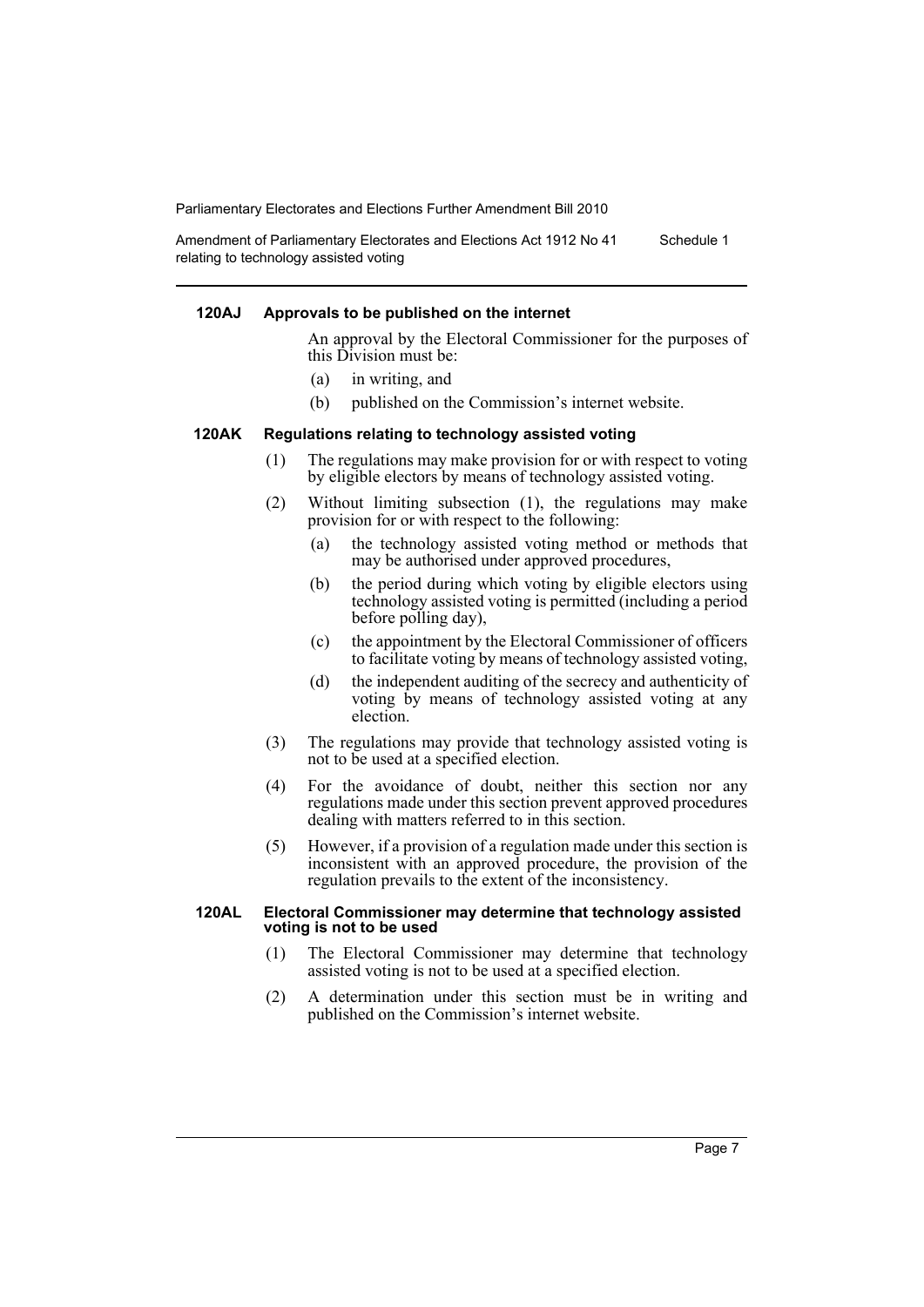Schedule 1 Amendment of Parliamentary Electorates and Elections Act 1912 No 41 relating to technology assisted voting

#### **120AM Review of technology assisted voting at elections and investigation of its extension to other electors**

- (1) The Electoral Commissioner is to conduct:
	- (a) a review of the performance of technology assisted voting at the 2011 Assembly general election and periodic Council election, and
	- (b) an investigation into extending technology assisted voting to all electors outside the State and other electors for subsequent elections under this Act.
- (2) The review and investigation are to be undertaken as soon as possible after the return of writs for the 2011 Assembly general election.
- (3) A report on the review and investigation is to be given to the Minister not later than 26 September 2011.
- (4) The Minister is, as soon as practicable, to table, or cause to be tabled, a copy of the report in each House of Parliament.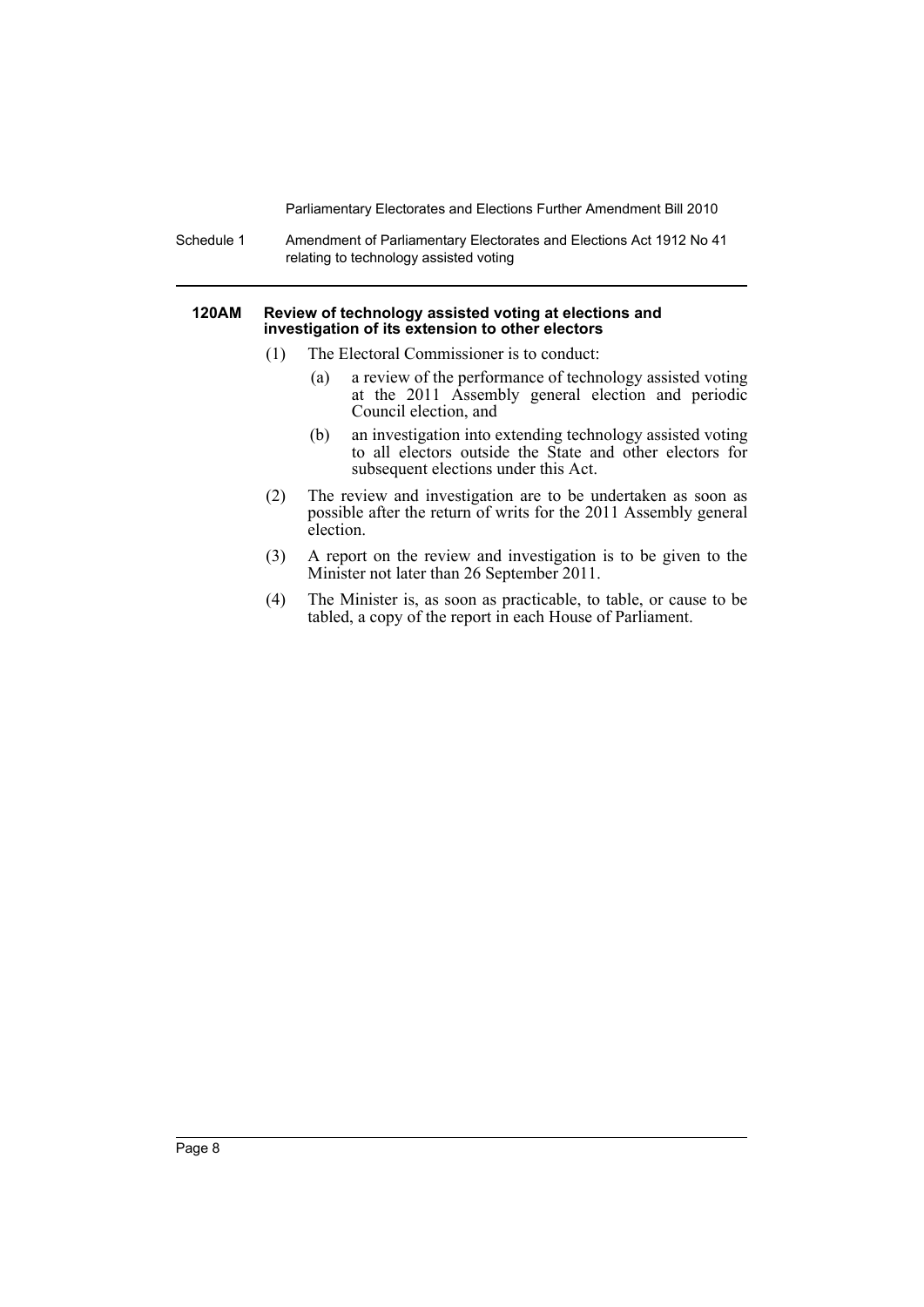Miscellaneous amendments to Parliamentary Electorates and Elections Act 1912 No 41 Schedule 2

## <span id="page-10-0"></span>**Schedule 2 Miscellaneous amendments to Parliamentary Electorates and Elections Act 1912 No 41**

#### **[1] Section 3 Definitions**

Insert ", any approved form" after "any electoral claim" in the definition of *Electoral paper* in section 3 (1).

## **[2] Section 21ACA**

Insert after section 21AC:

#### **21ACA Electoral Commissioner not required to vote at Assembly and Council elections**

The Electoral Commissioner is not required to vote at any election of a member of the Assembly or any periodic Council election.

#### **[3] Section 21AH**

Omit the section. Insert instead:

#### **21AH Returning officer not eligible to vote at Assembly election**

A returning officer for a district is ineligible to vote at any election of a member of the Assembly for that district.

### **[4] Sections 21AR, 84 (2), 98 (3), 114P (6) and 114ZN (2)**

Omit "in the Gazette" wherever occurring.

Insert instead "on the Commission's internet website".

#### **[5] Section 22 Who is entitled to be enrolled?**

Omit "age 17" from section 22 (2) (f). Insert instead "age 16".

#### **[6] Section 22 (3)**

Omit "17 years". Insert instead "16 years".

## **[7] Section 24 Restrictions on entitlement to vote**

Omit section 24  $(4)$ – $(6)$ .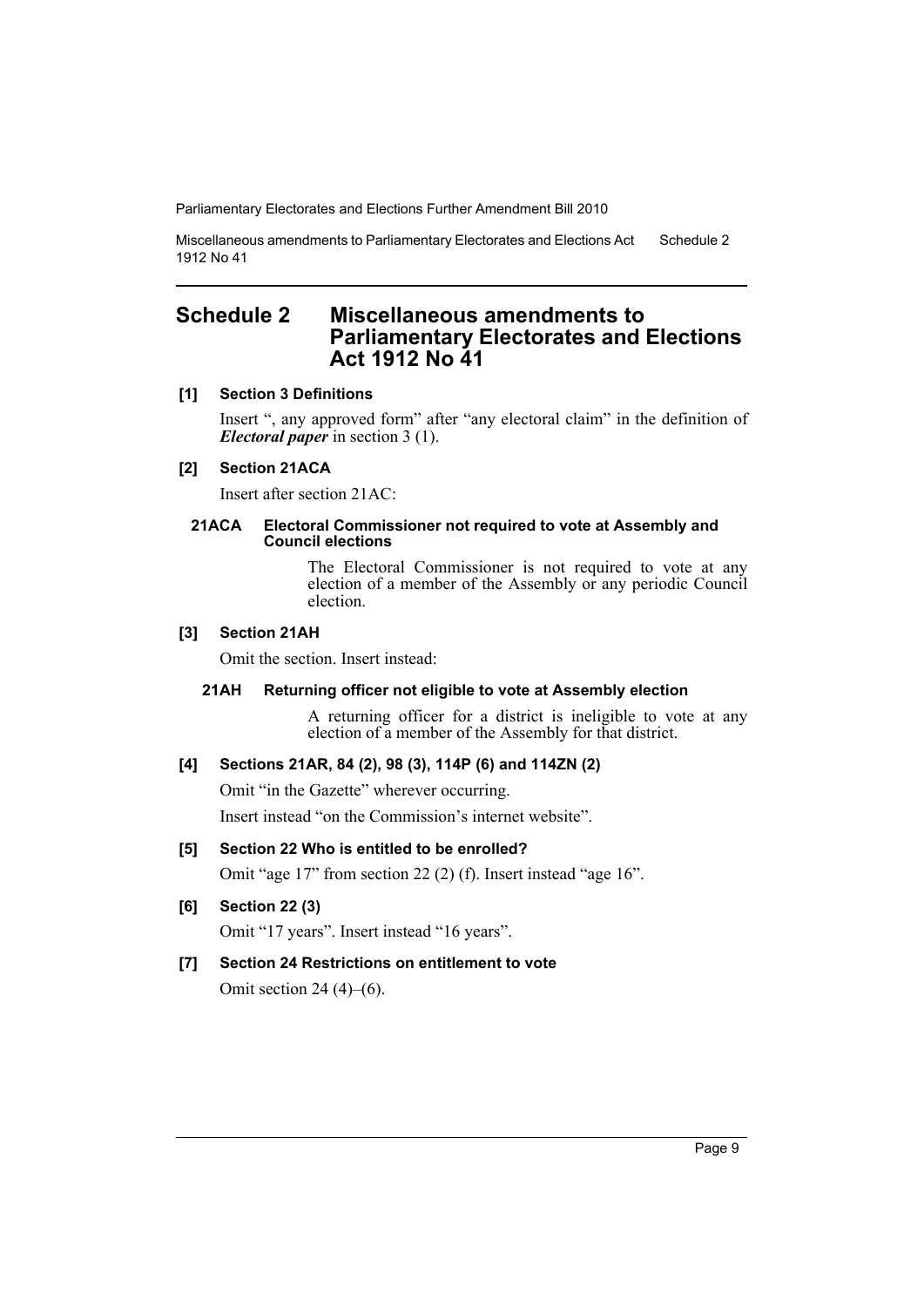Schedule 2 Miscellaneous amendments to Parliamentary Electorates and Elections Act 1912 No 41

#### **[8] Section 28 Means of enrolment**

Insert at the end of section 28 (b):

, or

(c) in response to a change to any roll kept under the Commonwealth Act under section 30A.

#### **[9] Section 30A**

Insert after section 30:

#### **30A Enrolment by Electoral Commissioner in response to change to Commonwealth electoral roll**

- (1) If, because of a change to any roll kept under the Commonwealth Act, the Electoral Commissioner forms the opinion that:
	- (a) a person who is not enrolled for any district is entitled to be enrolled for a district, the Electoral Commissioner may enrol the person for the district, or
	- (b) a person is incorrectly enrolled for a district (the *first district*), but that the person is entitled to be enrolled for another district (the *second district*), the Electoral Commissioner may:
		- (i) remove the person's name from the roll for the first district, and
		- (ii) enrol the person for the second district, or
	- (c) a person who is enrolled for a district is not entitled to be enrolled for that district, the Electoral Commissioner may remove the person's name from the roll for the district.
- (2) Nothing in this section prevents the Electoral Commissioner enrolling a person for a district during the period of any election, including after the issue of the writ for the election.

#### **[10] Section 47 Persons who are to provide information**

Omit "17 years" from section 47 (3) (b) (iii). Insert instead "16 years".

#### **[11] Section 67A Application of Part**

Omit "Divisions 2, 3, 6B, 7, 8, 9, 10, 11A, 12, 13, 15, 16 and 17". Insert instead "Divisions 2, 5A, 6B, 7, 8, 9, 10, 11A, 12, 12A, 13, 15, 16, 17 and 18".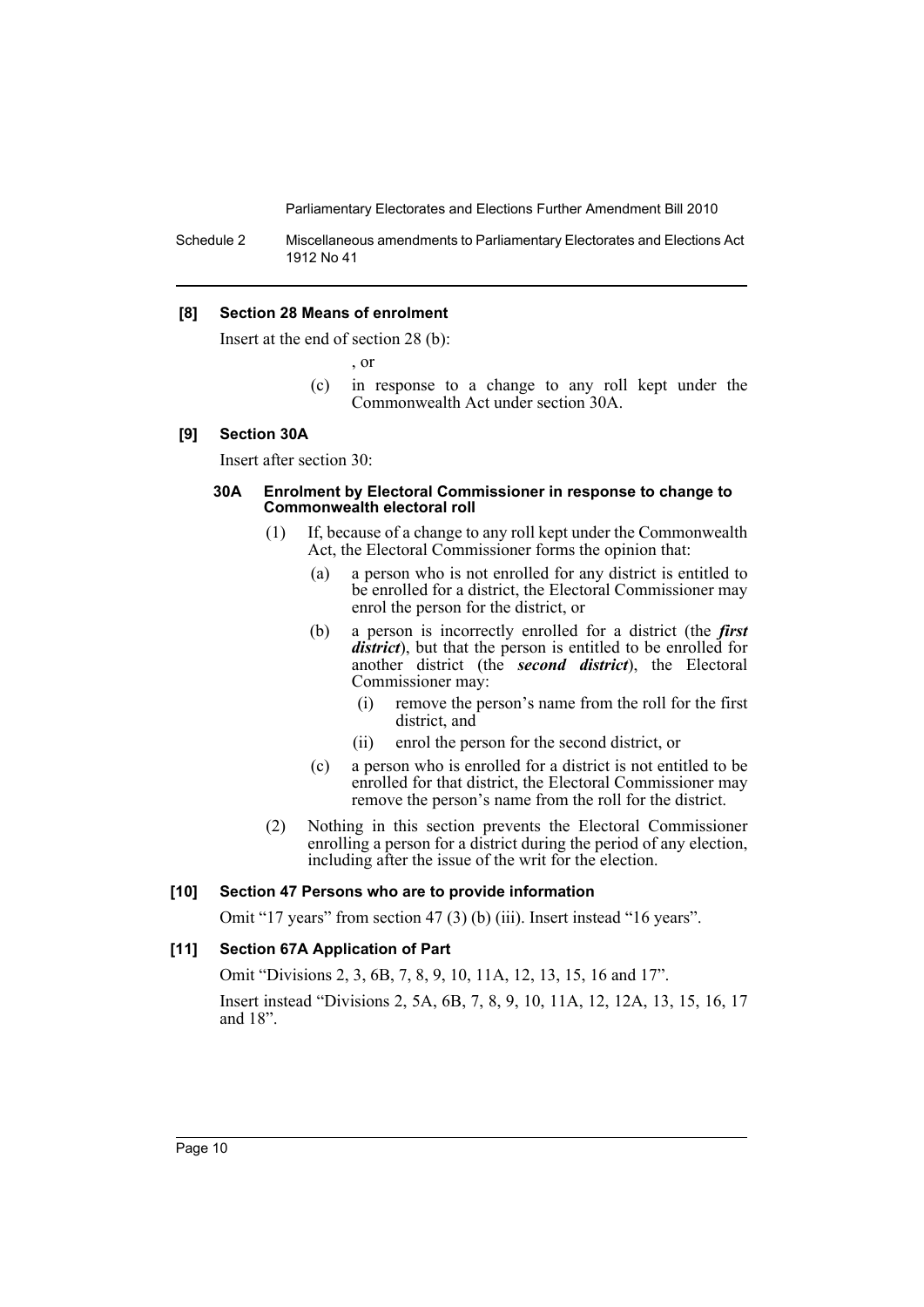Miscellaneous amendments to Parliamentary Electorates and Elections Act 1912 No 41 Schedule 2

#### **[12] Section 83 Printing of ballot papers**

Omit "in which those names were drawn by a ballot held pursuant to" from section 83 (a).

Insert instead "determined under".

#### **[13] Section 83B Printing of ballot papers**

Omit "hold a ballot to" wherever occurring in section 83B (1) (a) and (b).

## **[14] Section 83B (2)**

Omit the subsection. Insert instead:

(2) The Electoral Commissioner may use any method of random selection as seems appropriate to the Electoral Commissioner (including by electronic means) to determine the order in which names of groups and candidates are to be entered on ballot papers.

#### **[15] Section 83B (6)**

Omit "ballots of the kind referred to in subsection (1) to be held".

Insert instead "determinations of the kind referred to in subsections (1) and  $(2)$ ".

#### **[16] Section 99 Questions to be put to voter**

Omit section 99 (3).

**[17] Section 99 (5) (b)**

Omit "and the question specified in subsection (3)".

### **[18] Sections 99A, 114A (2) (a), 114Q (1), 114ZR (3) and 115 (1) (c)**

Omit "prescribed form" wherever occurring.

Insert instead "approved form".

## **[19] Section 114R Provisional pre-poll voting**

Insert "106 (1), (2), (2C), (3) (a)–(d) and (5)," after "sections" in section  $114R(5)$ .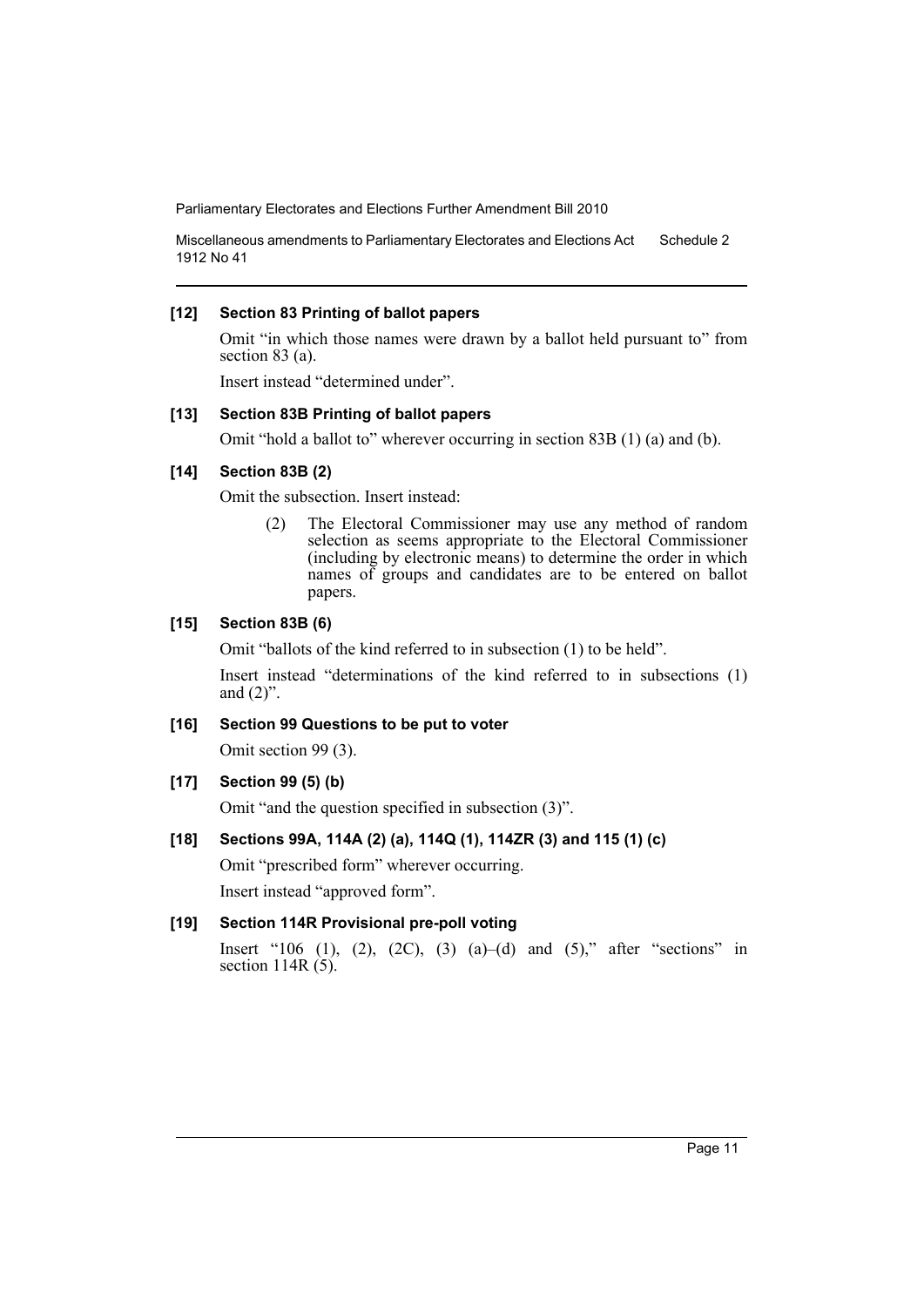Schedule 2 Miscellaneous amendments to Parliamentary Electorates and Elections Act 1912 No 41

#### **[20] Section 114R (5A)**

Insert after section 114R (5):

(5A) **Electoral Commissioner may determine that enrolment voting provisions do not apply at pre-poll voting places outside New South Wales**

> The Electoral Commissioner may determine that sections 115A and 117A–119 do not extend to the casting of votes at one or more specified pre-poll voting places (being pre-poll voting places located outside New South Wales). Such a determination must be:

- (a) in writing, and
- (b) published on the Commission's internet website.

#### **[21] Section 114ZQB Procedure for voting at declared institutions—voting in elector's district**

Omit " $(2)$ ," from section 114ZQB  $(2)$ .

#### **[22] Section 114ZR Procedure for voting at declared institutions—voting other than in elector's district**

Omit "in the form prescribed" from section 114ZR (5).

Insert instead "in the approved form".

#### **[23] Section 114ZR (11) and (12)**

Insert after section 114ZR (10):

#### (11) **Provisional pre-poll voting at declared institutions outside district**

Section 106 (1), (2), (2C), (3) (a)–(d) and (5) extend to the casting of a vote of a person at a declared institution that is not in the district for which the person claims to be entitled to be enrolled, subject to the following modifications:

- (a) references to polling places are taken to be references to declared institutions,
- (b) references to polling place managers and election officials are taken to be references to pre-poll voting officers at the declared institutions.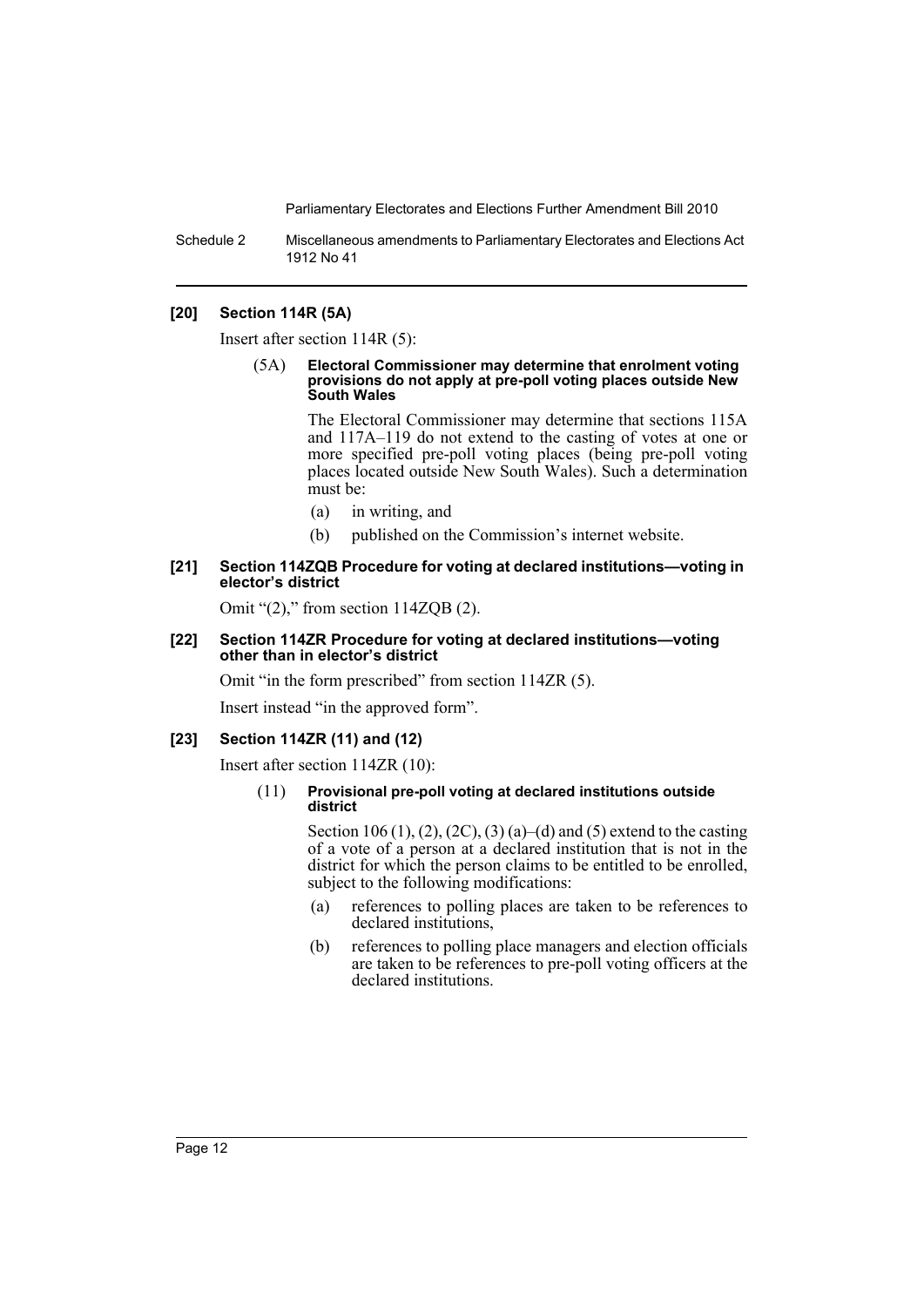Miscellaneous amendments to Parliamentary Electorates and Elections Act 1912 No 41 Schedule 2

#### (12) **Application of absent voting scrutiny provisions**

Sections 117–120 extend to the scrutiny of a vote of a person at a declared institution that is not in the district for which the person claims to be entitled to be enrolled, subject to the following modifications:

- (a) references to absent voters ballot papers are taken to be references to the ballot papers of persons voting under this section (other than subsection  $(11)$ ),
- (b) references to voting under section 115A are taken to be references to voting under section 106  $(1)$ ,  $(2)$  and  $(2C)$  as extended by subsection (11).

#### **[24] Section 138 Election information**

Omit "electoral information" and "Electoral information" wherever occurring in section 138 (2), (3) and (4).

Insert instead "election information" and "Election information", respectively.

#### **[25] Schedule 4 Ballot paper**

Omit:

Place the number "1" in the square opposite the name of the candidate for whom you desire to give your first preference vote. \*You may, if you wish, vote for additional candidates by placing consecutive numbers beginning with the number "2" in the squares opposite the names of those additional candidates in the order of your preferences for them.

Fold the ballot paper so that the vote cannot be seen, and put it in the ballot box or in the envelope provided as appropriate.

#### Insert instead:

Write the number **1** in the square next to the candidate of your choice.

\*You can show more choices, if you want to, by writing numbers

Fold this ballot paper so your vote cannot be seen and place it in the ballot box (or in the envelope provided).

## **[26] Schedule 4A**

Omit the Schedule. Insert instead: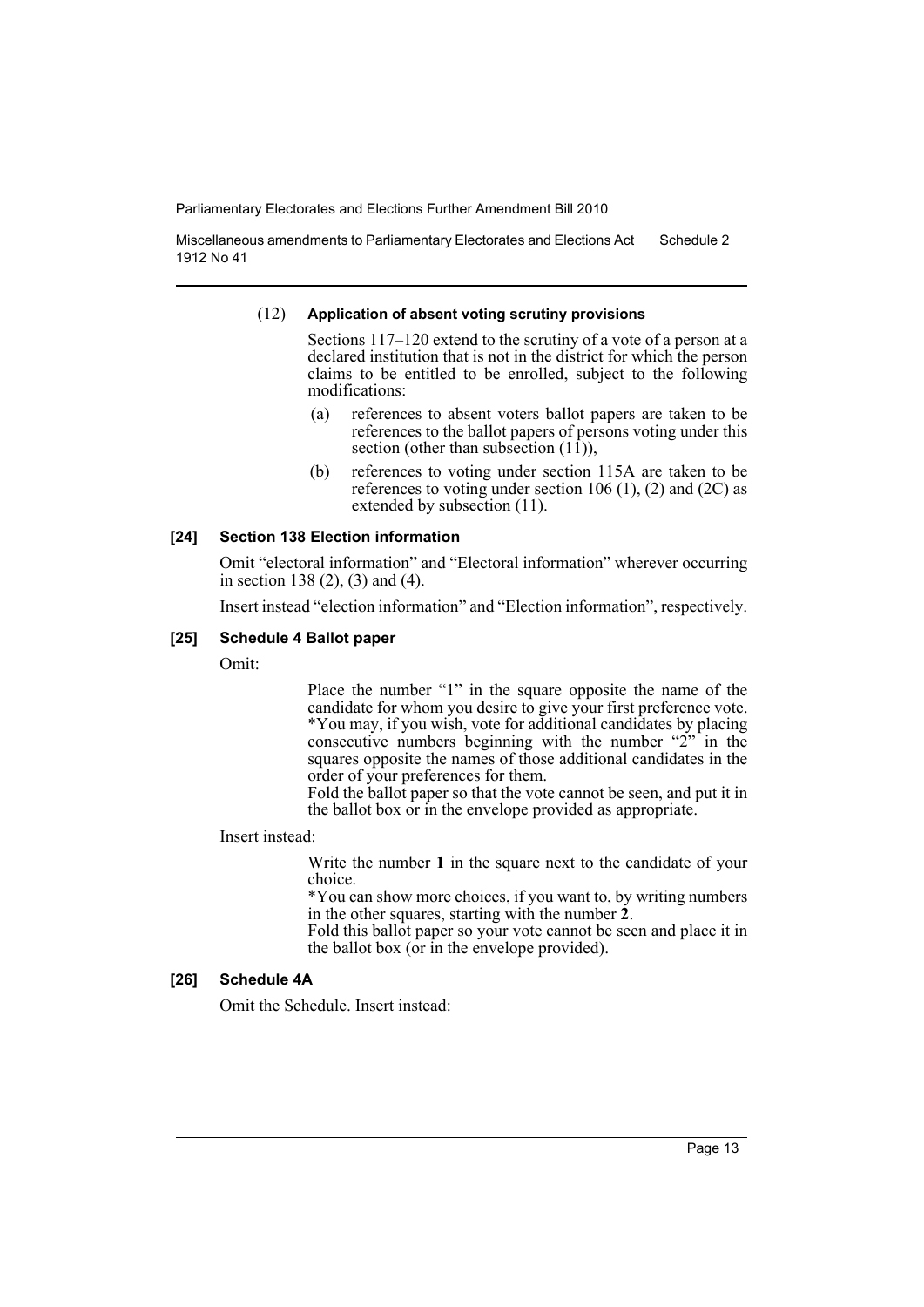Schedule 2 Miscellaneous amendments to Parliamentary Electorates and Elections Act 1912 No 41

#### **O** PASCALIS □ RODGER<br>Jodie<br>\*\*\* NEW SOUTH WALES Election of 21 Members of Legislative Council . Here insert name of registered party or composite name if to be printed. \*\* Here inserting to be printed the fine in the insert name of registered party or word "Independent" if to be printed. SPICER<br>Melanie<br>\*\*\* Sasha<br>\*\*\*  $\begin{array}{c}\n \begin{array}{c}\n \text{BOOKMAN} \\
 \text{John}\n \end{array}\n \end{array}$ GROUP<sub>Q</sub> **FRENCH** GROUP<sub>Q</sub> CRANE<br>June<br>\*\* WILSON<br>Mary Charles KING<br>Henry  $\Box$  $\ddot{x}$  $\ddot{z}$  $\Box$  $\Box$  $\Box$  $\Box$  $\Box$ Graham **GROUP C** HAYES GROUP<sub>C</sub> WOOD<br>Henry FONG<br>Philip<br>\*  $\mathop{\mathsf{Lex}}\limits_{\mathsf{Mark}}$  $\mathop{\sqsubseteq}\limits_{\mathop{\sf Pet}\limits^{\mathop{\sf m}}}_{\mathop{\sf P\acute{e}t\acute{e}t}}$  $\Box$  $\Box$  $\Box$  $\Box$  $\Box$  $\Box$ PERCIVAL<br>Eleanor<br>\*\*  $\begin{array}{c}\n\hline\n\text{WILLIAMS} \\
\text{Gregory}\n\end{array}$ ROGERS<br>Ralph **GROUP B**  $\Box$  $\Box$  $\begin{array}{c}\n\square\text{UMSDANE}\n\end{array}$  $\label{eq:geodesic} \square$  MORGAN POULOS<br>Nicholas<br>\*\*  $\bigcap_{\mathsf{Allan}\atop\qquadmathsf{all}}\mathsf{PARKER}$ **GROUPA**  $\bigcup_{\substack{\mathrm{John}\\ \mathrm{\tiny{with}}}}$ GROUP A  $\Box$  $*$  $\Box$ Fold this ballot paper so your vote cannot be seen<br>and place it in the ballot box (or in the envelope You can show more choices, if you want to, by<br>writing numbers in the other squares, starting with number at least 15 squares for your vote to be You can show more choices, if you want to, by<br>writing numbers in the other squares, starting with Write the number 1 in the square for the group of candidates in the order of your choice. You must Fold this ballot paper so your vote cannot be seen and place it in the ballot box (or in the envelope Write the numbers 1 to 15 in the squares for You may vote either ABOVE or BELOW the line: Do not write any numbers above the line. Do not write any numbers below the line. If you vote BELOW the line: If you vote ABOVE the line: the number 16. the number 2. your choice. provided). provided) counted.  $\tilde{5}$

## **Schedule 4A Ballot paper**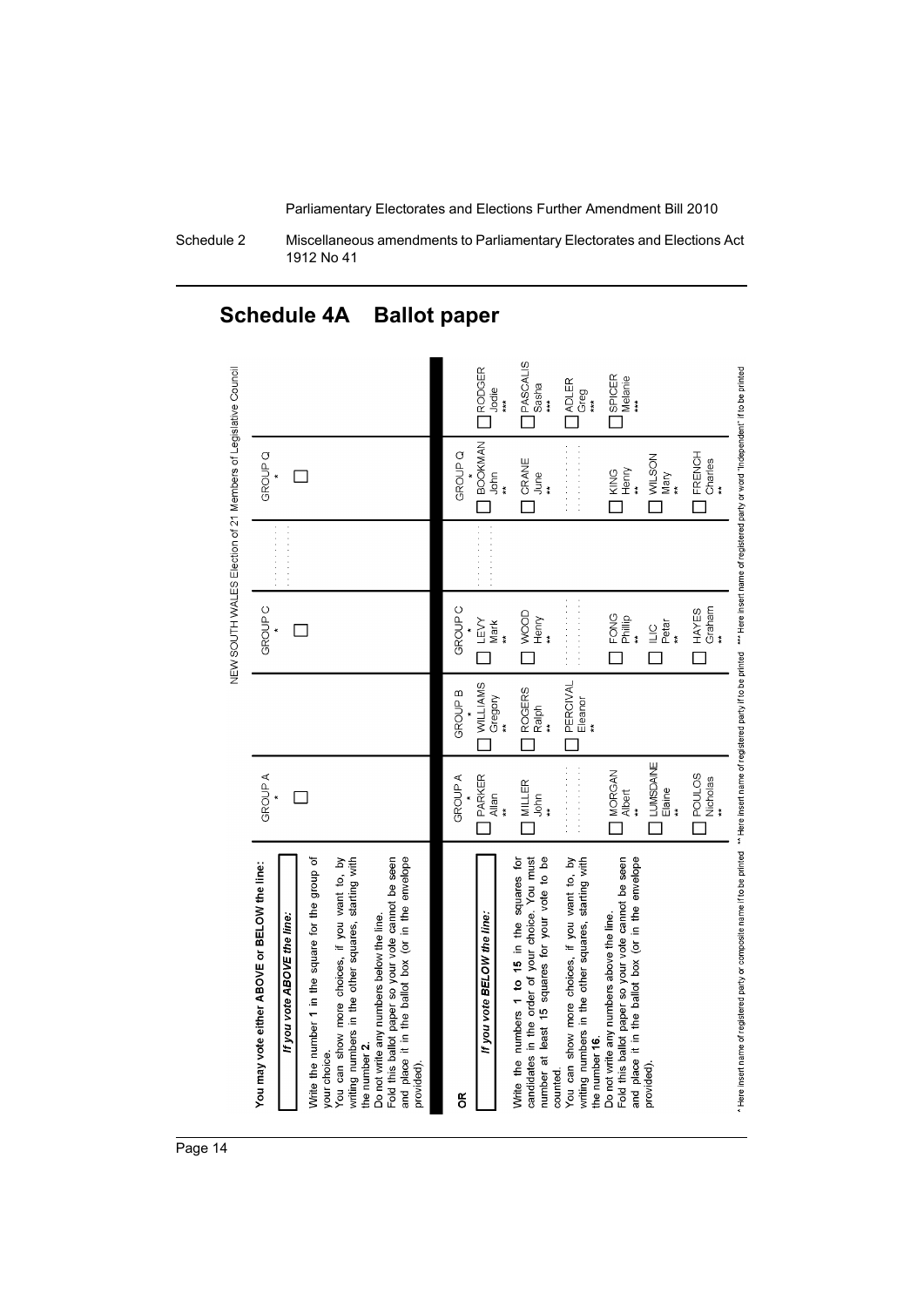Miscellaneous amendments to Parliamentary Electorates and Elections Act 1912 No 41 Schedule 2

#### **[27] Schedule 22 Savings, transitional and other provisions**

Insert at the end of clause 1 (1):

*Parliamentary Electorates and Elections Further Amendment Act 2010*